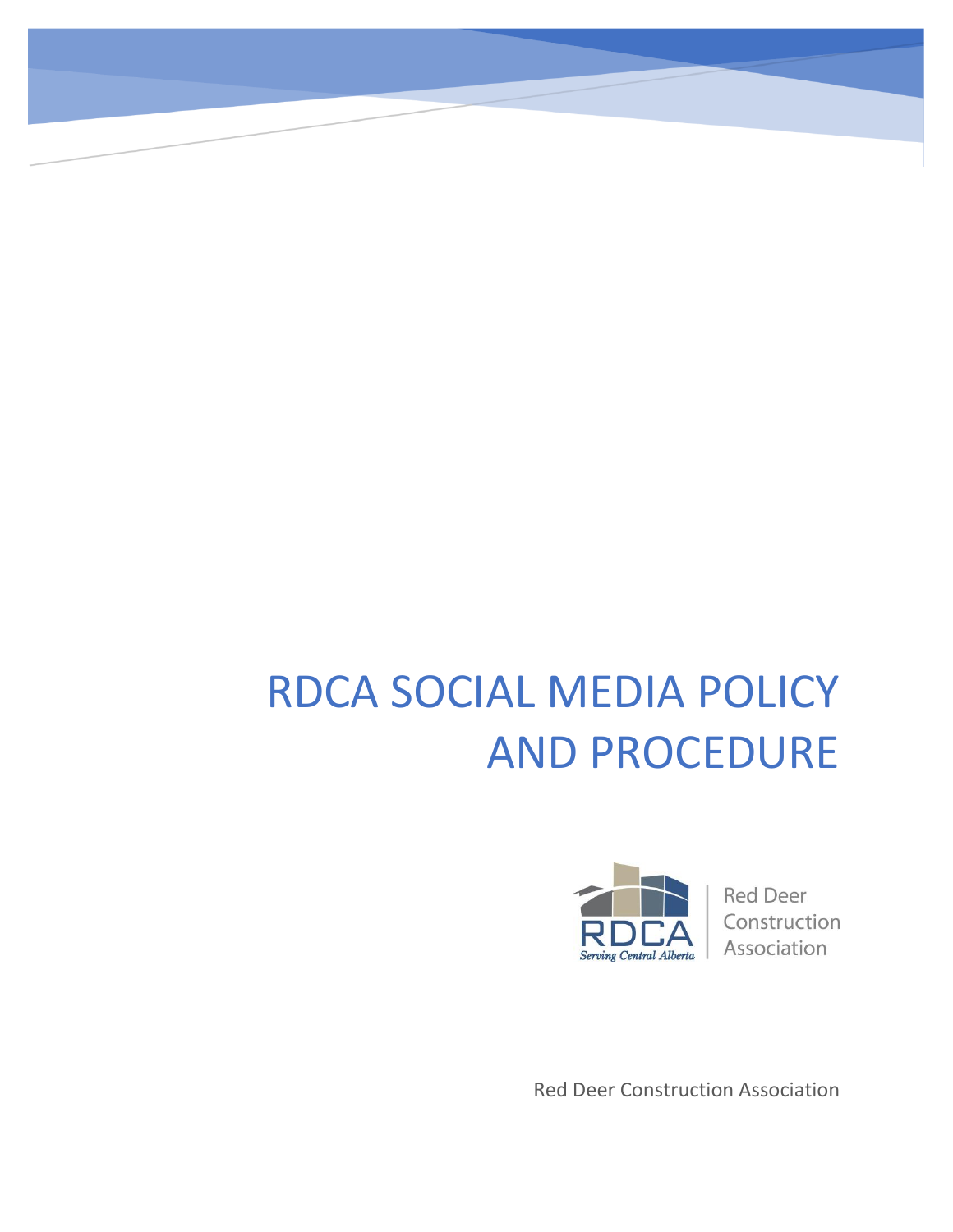# Red Deer Construction Association

#### Social Media Policies and Procedures

\_\_\_\_\_\_\_\_\_\_\_\_\_\_\_\_\_\_\_\_\_\_\_\_\_\_\_\_\_\_\_\_\_\_\_\_\_\_\_\_\_\_\_\_\_\_\_\_\_\_\_\_\_\_\_\_\_\_\_\_\_\_\_\_\_

#### Table of Contents:

- 1: Social Media Managers and Administrators
- 2: Chain of Command
- 3. Due Process
- 4: Security, Passwords, User Names and Access Points
- 5: Facebook Admins and Editors
- 6: Location for Photo Sharing, Article Sharing and Inspiration
- 7: RDCA "Voice"



Red Deei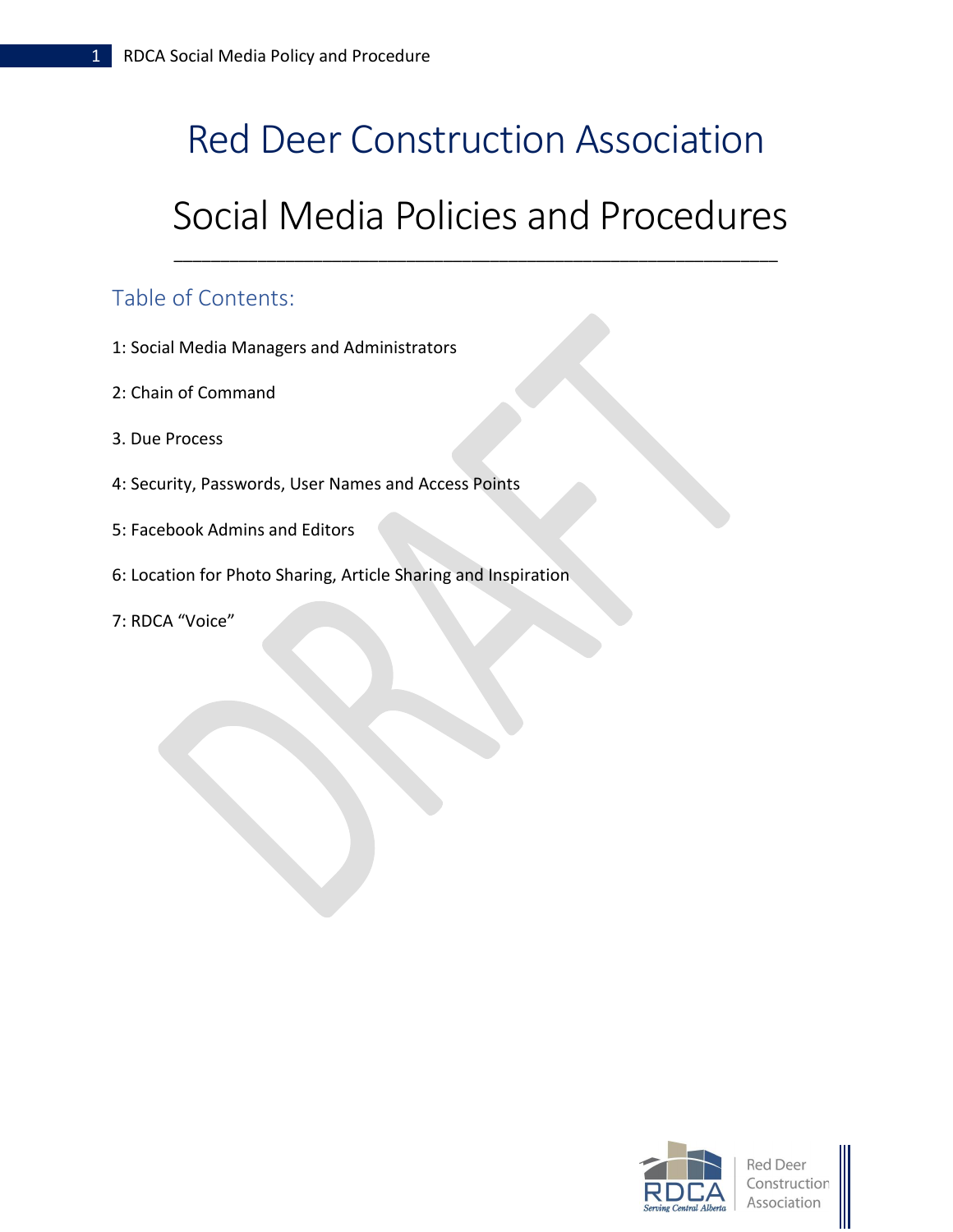## 1: Social Media Managers and Administrators

#### MANAGERS:

| Name:  |  |
|--------|--|
| Phone: |  |
| Email: |  |
| Name:  |  |
| Phone: |  |
| Email: |  |
| Name:  |  |
| Phone: |  |
| Email: |  |

#### ADMINISTRATORS:

| Name:  |  |
|--------|--|
| Phone: |  |
| Email: |  |
| Name:  |  |
| Phone: |  |
| Email: |  |
| Name:  |  |
| Phone: |  |
| Email: |  |
|        |  |



Red Deer Construction Association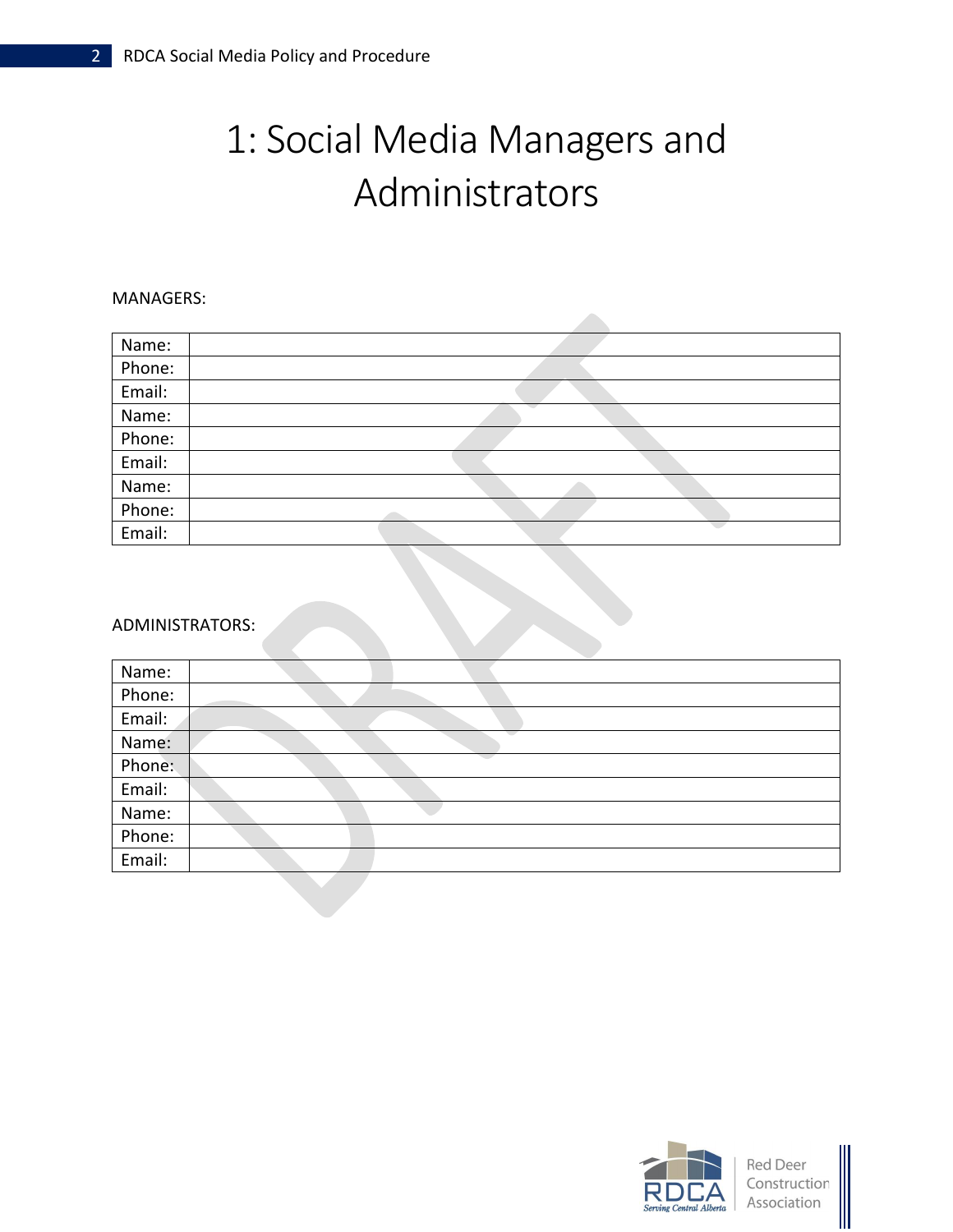### 2: Chain of Command

The RDCA Media and Communications Sub-Committee is responsible for the overall management of RDCA's Social Media. To best aid the entire Social Media Team and enable them to properly manage each feed, communication must be consistent.

The Chain of Command for RDCA's Social Media Accounts are:

- 1. Board of Directors Executive Committee
- 2. Media and Communications Sub-Committee Chairperson
- 3. Media and Communications Administrators

The Red Deer Construction Association Board of Directors including the Executive Committee ultimately oversee the Social Media for Red Deer Construction Association, from a Governance point of view. With a change in the Directors of RDCA, and in turn the membership of the Media and Communications Sub-Committee, access and management to the Red Deer Construction Association Social Media Accounts stays with the Media and Communications Sub-Committee.

The Media and Communications Sub-

Committee Chairperson has Administrative Access to all Social Media Accounts, and is responsible for managing, or delegating management, of Red Deer Construction Association's Social Media Accounts.

The Media and Communications Sub-Committee Administrators are responsible for the daily operation of RDCA's Social Media Accounts. This includes the scheduling and posting of daily content, ongoing engagement with our Community and online audience, advertising, events, and reputation and brand management.

The Board of Directors - Executive Committee will provide ongoing support to the Media and Communications Sub-Committee. Strategy, branding, advertising, and content generation & gathering for Social Media Accounts, is all discussed with the Media and Communications Sub-Committee as needed and / or requested.

### 3: Due Process

All Members of Red Deer Construction Association have an obligation to communicate openly and respectfully with one another and to provide reasons for particular decisions or actions. When disagreements arise, greater understanding by all involved is needed. The presence of conflict, if dealt with effectively, offers an opportunity for individual and organizational learning including the identification of policies and practices that need to be improved. Fairly accepting



**Red Deer** Construction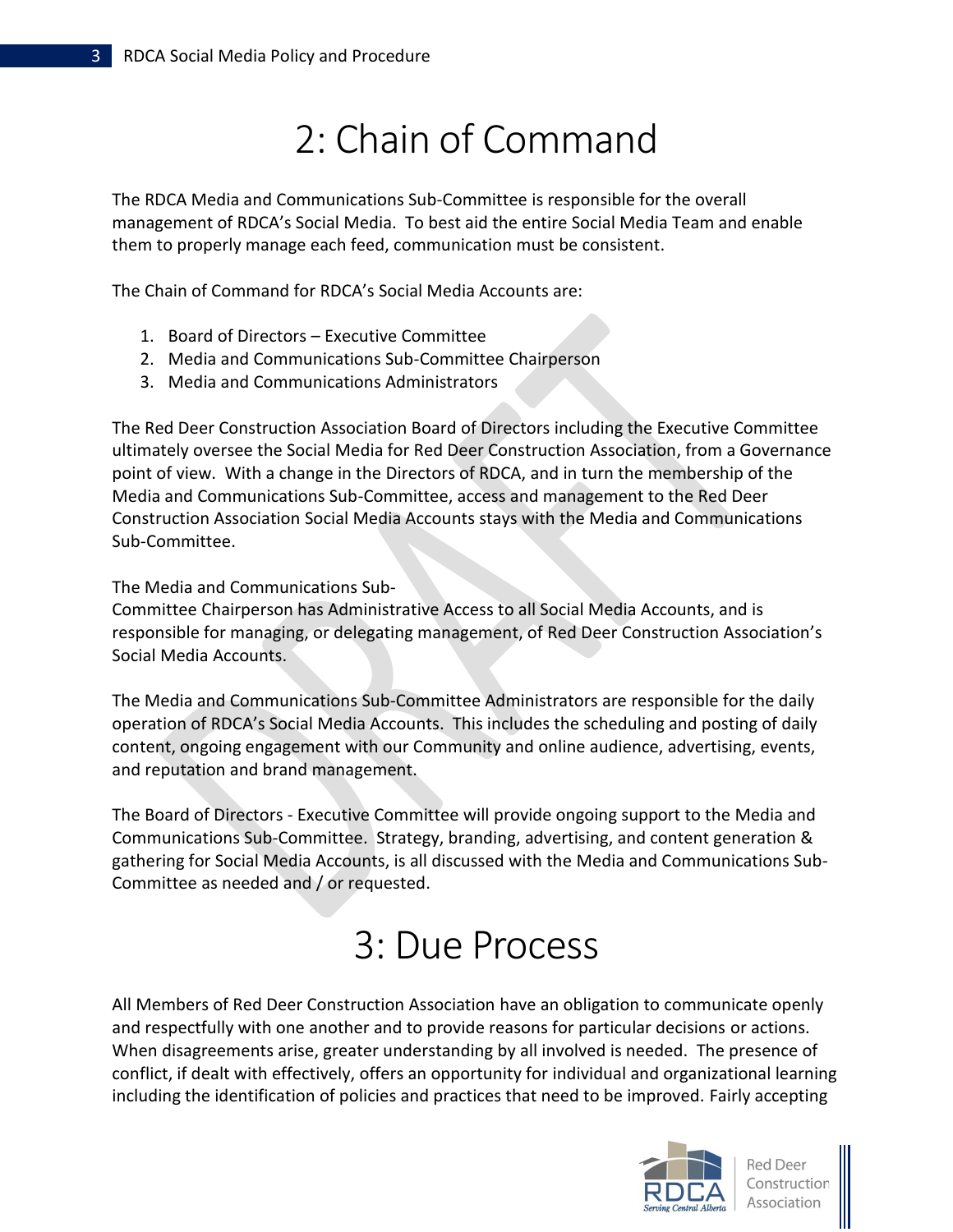and addressing concerns from our audience, community, and Membership must be consistent and documented in order to ensure that the Red Deer Construction Association Brand, and Social Media Policies are maintained and followed. All Members of Red Deer Construction Association should have the ability to be heard if they have a concern or an idea regarding Red Deer Construction Association Social Media. New ideas and new directions come from our Membership.

Any Member, organization or person, who would like to express a concern or share an idea, etc. is asked to follow the below process, if they would like action to be taken. Decisions made regarding the comment, concern or request are that of the Media and Communications Sub-Committee, and the Board of Directors – Executive Committee. If a member of the Media and Communications Sub-Committee is approached with comments, concerns or ideas related to Red Deer Construction Association Social Media, and that member would like action to be taken, then the Committee Member must reference this process.

- 1. The Member, organization or person is to email the Media and Communications Sub-Committee at [email:](mailto:marketing@strivedanceacademy.ca) [info@rdca.ca.](mailto:info@rdca.ca)
	- a. An email allows the Member to document their question, comment or concern and formalize it. This also means that the Member is standing by what they wrote, which creates value and ensures that their voice is heard.
- 2. The Member, organization or person is to forward a private message to the Media and Communications Sub-Committee via the forum the message was posted on.
	- a. The message from the Member and/or outside source can note a posted error, spelling mistake, improper tag, etc.
	- b. A private message allows the Member and/or outside source to comment, question or provide a concern regarding the post. The Administrative team (RDCA staff) will keep a log of all the comments and house this in the RDCA shared files to ensure these are tracked and a follow up message has been recorded. The message is to be responded to via the social platform within 24 hours of the original post by the Administration team. A phone call to the Member is also recommended when necessary.
- 3. The Media and Communications Sub-Committee Administrators monitor the email/social media platforms daily. There is ultimately an initial message sent, no later than 24 hours after, so that the Member knows their email and/or social media platform response has been acknowledged. Once the Media and Communications Sub-Committee receives an email, and/or private message, the Committee Administrator (s) in charge will forward it to the Media and Communications Sub-Committee, as well as the Executive Committee of the Board of Directors, if necessary, for discussion and a decision, resulting in an action.



**Red Deer** Construction Association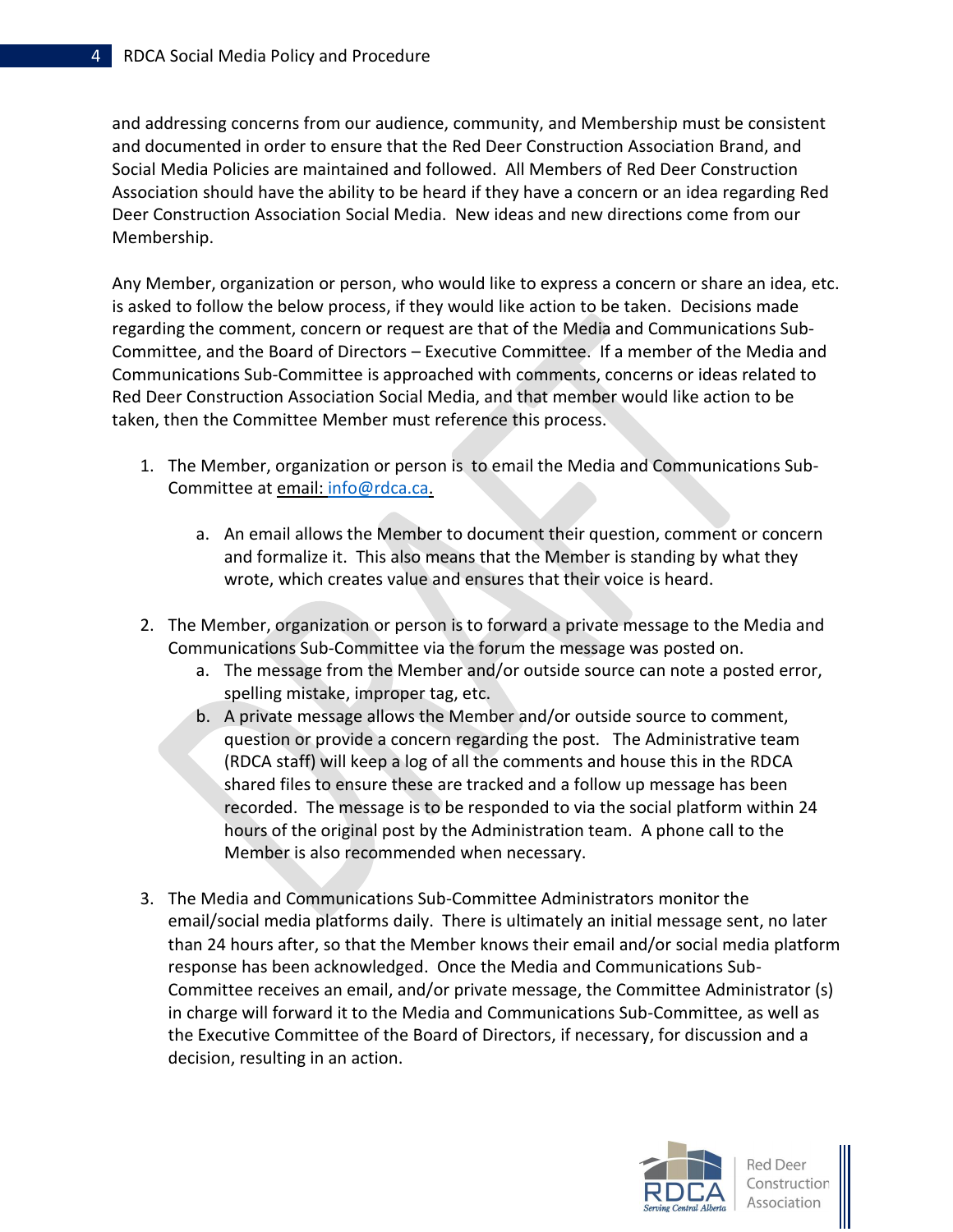- 4. The Media and Communications Sub-Committee, in consultation with the Executive Committee of the Board of Directors, will discuss the question, concern or idea, and make a decision based on the majority. Some examples include
	- a. To remove a post from Social Media
	- b. To post a piece of content based on a suggestion or idea
	- c. To edit an existing post on Social Media

The Media and Communications Sub-Committee may make the decision to not take any action, depending on a variety of factors. In every case, the Media and Communications Sub-Committee will formally respond to the inquiry via email or the platform from which the initial message was received.

5. If a Member is not happy with the decision made by the Media and Communications Sub-Committee, they can choose to elevate their concern to the Board of Directors – Executive Committee of the Red Deer Construction Association as per the Red Deer Construction Association Code of Conduct Policy.

The Media and Communications Sub-Committee operate and manage the RDCA Social Media Accounts as per this policy, and always work towards positive Brand recognition for Red Deer Construction Association with respect for all of its Members.

### 5: Photos

When utilizing photos for any of the social platforms, when necessary, ensure that approval has been first confirmed by the company and/or person. If a photo is taken within a school or involves anyone under the age of 18 years of age, ensure that the Principal or leader has confirmed that there are not any issues with having these photos in the postings. On any construction site, ensure that proper PPE are visible so that we comply with OH&S regulations, and we are not putting any of our member companies in legal or regulatory harm. The use of stock photos from the internet can be utilized, however ensuring that they conform with the above regulations.



**Red Deer** Construction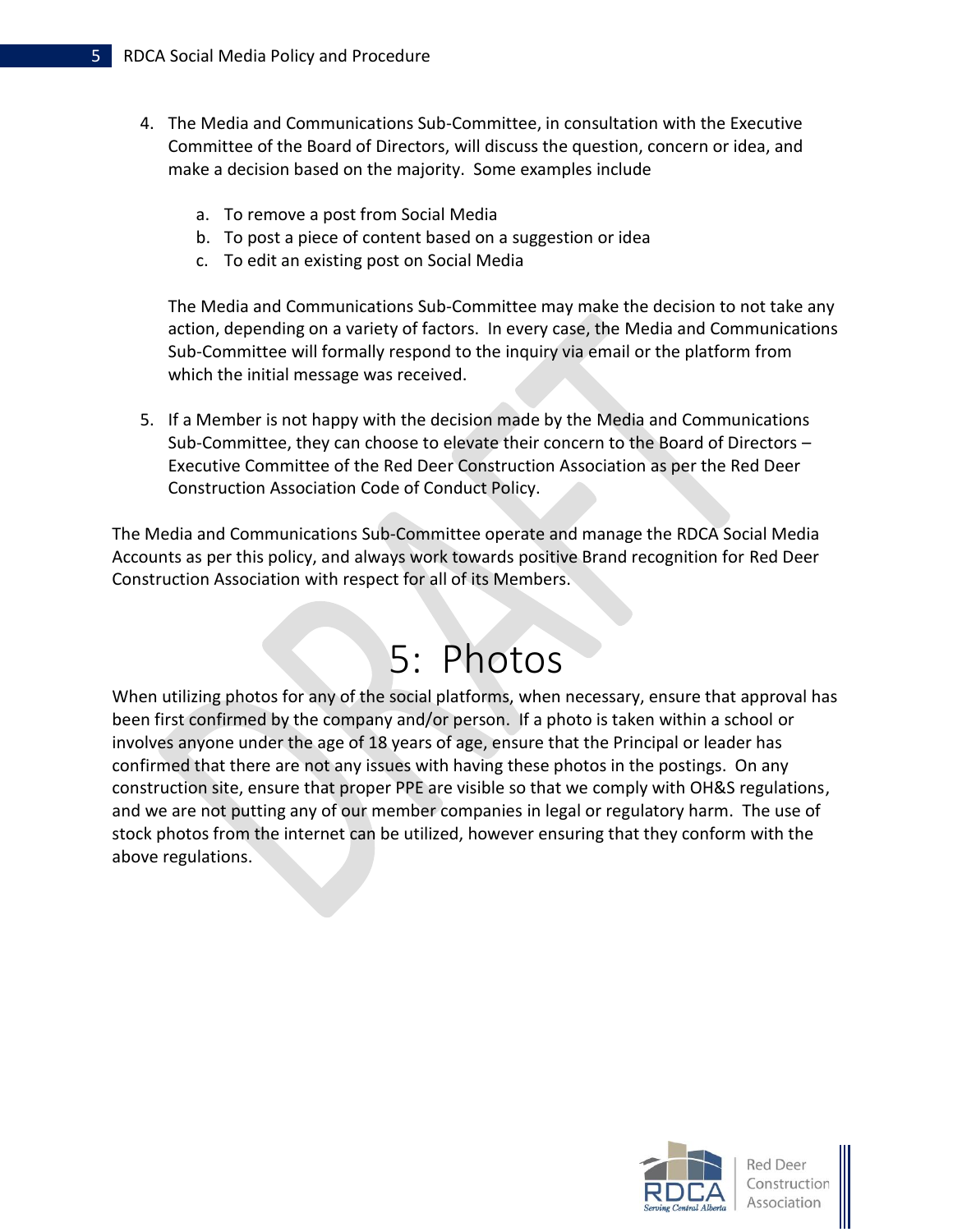# 4: Security, Passwords, Usernames and Access Points

| Platform | Username                        | Password       | <b>Access Point</b> |
|----------|---------------------------------|----------------|---------------------|
| Facebook | @reddeerconstructionassociation | ************** |                     |

| Platform  | Username     | Password        | Access Point |
|-----------|--------------|-----------------|--------------|
| Instagram | @rdca<br>-60 | *************** |              |

| Platform | Username      | Password         | Access Point |
|----------|---------------|------------------|--------------|
| Twitter  | @RDConstAssoc | **************** |              |

| Platform  | Username       | Password          | Access Point |
|-----------|----------------|-------------------|--------------|
| Hootsuite | ************** | ***************** |              |

| Platform | Username | Password | Access Point |
|----------|----------|----------|--------------|
|          |          |          |              |

### 5: Facebook Admins and Editors

#### ADMINS:

| Name:  |  |
|--------|--|
| Phone: |  |
| FB:    |  |
| Name:  |  |
| Phone: |  |
| FB:    |  |
| Name:  |  |
| Phone: |  |
| FB:    |  |

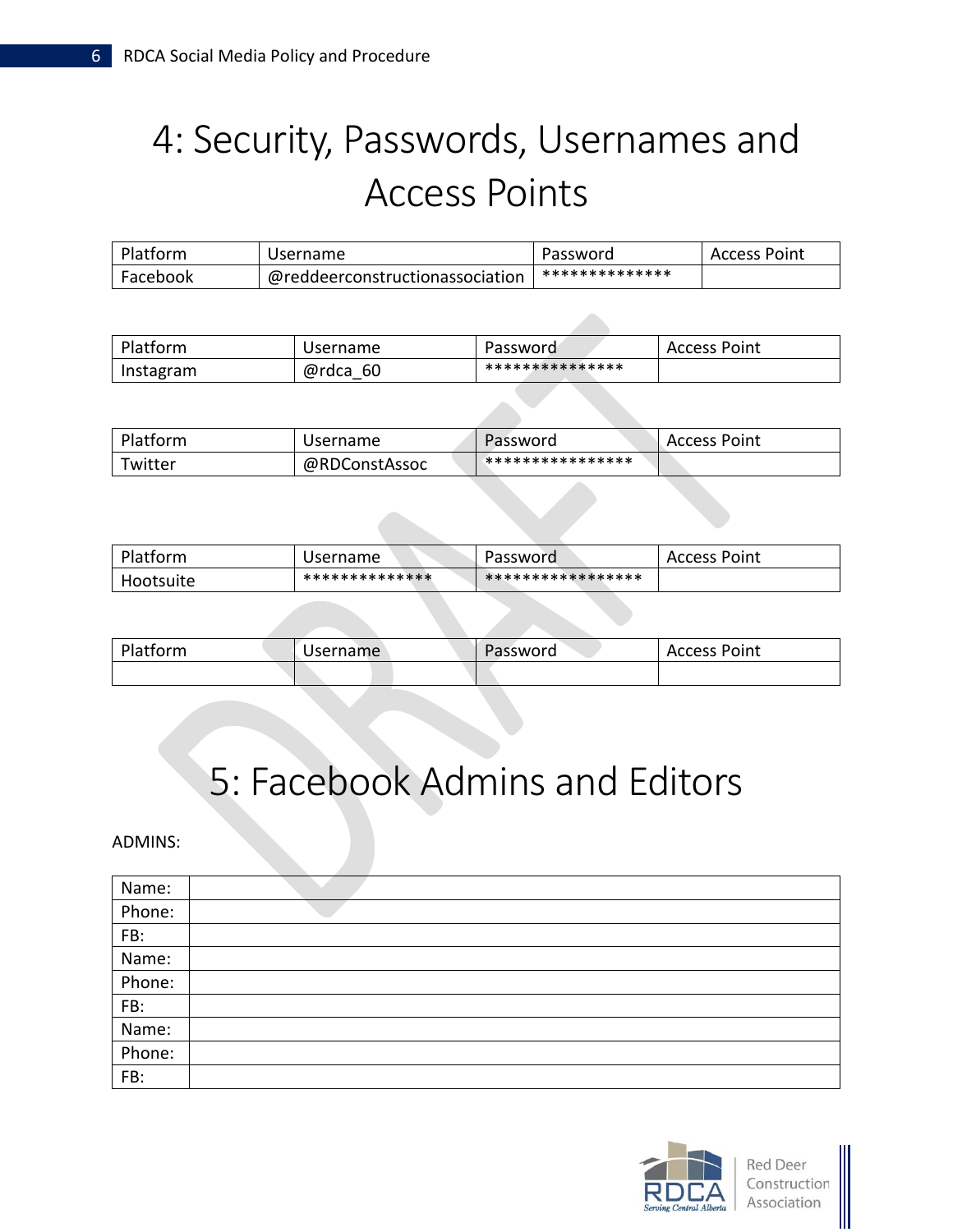EDITORS:

| Name:  |  |
|--------|--|
| Phone: |  |
| FB:    |  |
| Name:  |  |
| Phone: |  |
| FB:    |  |
| Name:  |  |
| Phone: |  |
| FB:    |  |

# 6: Location for Photo Sharing, Article Sharing and Inspiration

| Dropbox: |  |
|----------|--|
|          |  |
|          |  |
|          |  |



**Red Deer** Construction Association